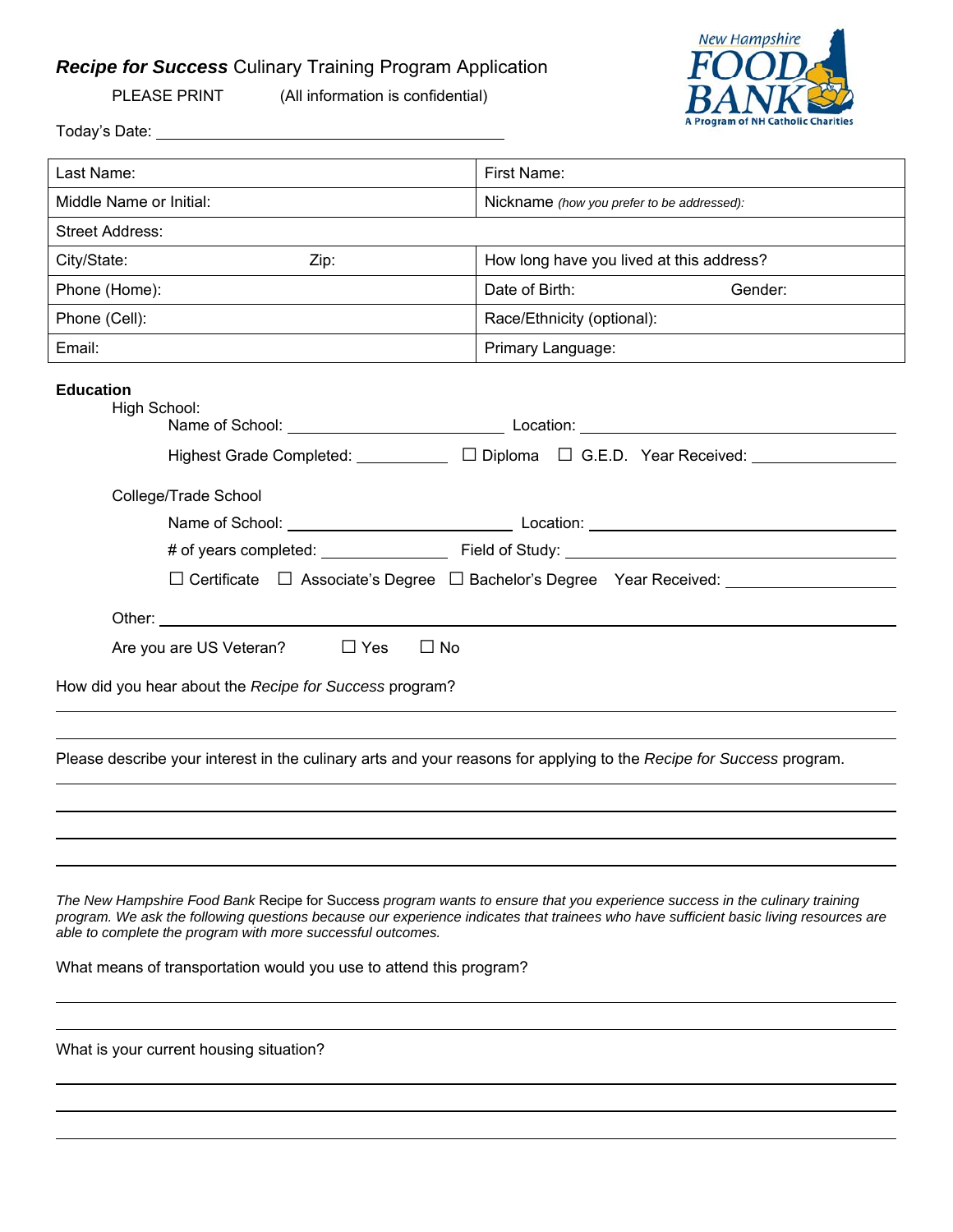| Are there any children in your household that you support (or help support)? | $\square$ No $\square$ Yes |
|------------------------------------------------------------------------------|----------------------------|
|                                                                              |                            |

If Yes, please list the number and ages of children:

Where would each of these children be during the hours you are in the program?

| <b>Facility/School/Sitter</b> | <b>Contact Person</b> | Phone $#(s)$ |
|-------------------------------|-----------------------|--------------|
|                               |                       |              |
|                               |                       |              |
|                               |                       |              |
|                               |                       |              |

If your primary childcare becomes unavailable (for example, if a child must remain home due to illness, a sitter is unavailable, or a facility/school closes due to weather), what backup plan do you have for their supervision?

Please describe the current financial situation and income(s) of you and your household.

| Do you receive assistance from any of the following sources?         |                           |                        |            |
|----------------------------------------------------------------------|---------------------------|------------------------|------------|
| $\Box$ Food Stamps                                                   | <b>SSDI</b>               | <b>TANF</b><br>$\perp$ | <b>WIC</b> |
| $\Box$ Medicaid                                                      | <b>Housing Assistance</b> | Unemployment<br>ப      | Other:     |
| $\Box$ SSI                                                           | <b>Fuel Assistance</b>    | $\Box$ Welfare         | Other:     |
| Please list the human service agencies where you receive assistance: |                           |                        |            |
| <b>Agency</b>                                                        | Location                  | <b>Contact Person</b>  | Phone#     |
|                                                                      |                           |                        |            |
|                                                                      |                           |                        |            |
|                                                                      |                           |                        |            |
|                                                                      |                           |                        |            |

Have you had any prior food-service experience or education?

| Are you currently employed? | $\square$ No | $\Box$ Yes |
|-----------------------------|--------------|------------|
|                             |              |            |

Do you plan to continue employment during the training program?  $\Box$  No  $\Box$  Yes

| – I No | $\mathcal{N}_{\mathbf{f}}$ |
|--------|----------------------------|
|--------|----------------------------|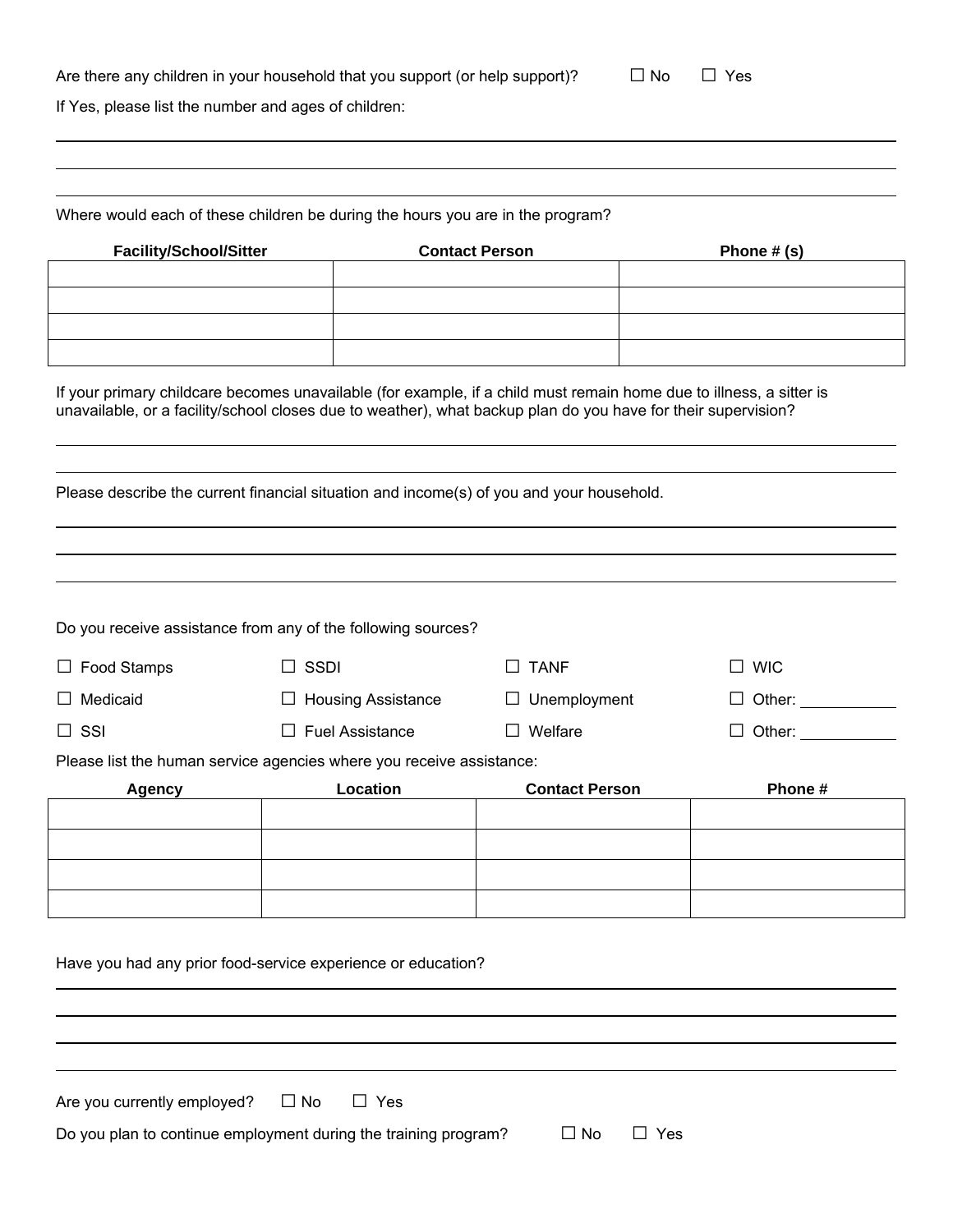Starting with your most recent job, please list your work experience:

| Company Name:                                                                                                                                                                                                                                                                                                                                                                   |                            | Location:   |           |
|---------------------------------------------------------------------------------------------------------------------------------------------------------------------------------------------------------------------------------------------------------------------------------------------------------------------------------------------------------------------------------|----------------------------|-------------|-----------|
| Supervisor's Name:                                                                                                                                                                                                                                                                                                                                                              |                            | Phone #:    |           |
| Job Title/Description:                                                                                                                                                                                                                                                                                                                                                          |                            | Start Date: | End Date: |
| Duties:                                                                                                                                                                                                                                                                                                                                                                         |                            |             |           |
| Reason for leaving:                                                                                                                                                                                                                                                                                                                                                             |                            |             |           |
|                                                                                                                                                                                                                                                                                                                                                                                 |                            |             |           |
| Company Name:                                                                                                                                                                                                                                                                                                                                                                   |                            | Location:   |           |
| Supervisor's Name:                                                                                                                                                                                                                                                                                                                                                              |                            | Phone #:    |           |
| Job Title/Description:                                                                                                                                                                                                                                                                                                                                                          |                            | Start Date: | End Date: |
| Duties:                                                                                                                                                                                                                                                                                                                                                                         |                            |             |           |
| Reason for leaving:                                                                                                                                                                                                                                                                                                                                                             |                            |             |           |
|                                                                                                                                                                                                                                                                                                                                                                                 |                            |             |           |
| Company Name:                                                                                                                                                                                                                                                                                                                                                                   |                            | Location:   |           |
| Supervisor's Name:                                                                                                                                                                                                                                                                                                                                                              |                            | Phone #:    |           |
| Job Title/Description:                                                                                                                                                                                                                                                                                                                                                          |                            | Start Date: | End Date: |
| Duties:                                                                                                                                                                                                                                                                                                                                                                         |                            |             |           |
| Reason for leaving:                                                                                                                                                                                                                                                                                                                                                             |                            |             |           |
| Do you have Medical Coverage?                                                                                                                                                                                                                                                                                                                                                   | $\Box$ No<br>$\Box$ Yes    |             |           |
| Do you have any food-related allergies?                                                                                                                                                                                                                                                                                                                                         | $\square$ No<br>$\Box$ Yes |             |           |
| If Yes, please describe the foods you are allergic to, the reactions you have, and what causes you to react from them.                                                                                                                                                                                                                                                          |                            |             |           |
|                                                                                                                                                                                                                                                                                                                                                                                 |                            |             |           |
|                                                                                                                                                                                                                                                                                                                                                                                 |                            |             |           |
|                                                                                                                                                                                                                                                                                                                                                                                 |                            |             |           |
| Please list any other allergies you might have.                                                                                                                                                                                                                                                                                                                                 |                            |             |           |
|                                                                                                                                                                                                                                                                                                                                                                                 |                            |             |           |
|                                                                                                                                                                                                                                                                                                                                                                                 |                            |             |           |
| Please list two people to contact in case of an emergency:                                                                                                                                                                                                                                                                                                                      |                            |             |           |
| Name<br>Phone $# (s)$<br><b>Relationship to you</b>                                                                                                                                                                                                                                                                                                                             |                            |             |           |
|                                                                                                                                                                                                                                                                                                                                                                                 |                            |             |           |
|                                                                                                                                                                                                                                                                                                                                                                                 |                            |             |           |
| The following optional questions help us to assess any special circumstances that may make it more challenging for an applicant to<br>secure employment or complete the training program. Our goal is to help participants overcome such challenges wherever possible;<br>complete and honest answers will help us develop strategies to assist you with your particular needs. |                            |             |           |
| $\Box$ No<br>$\Box$ Yes<br>Have you ever been fired from a job for any reason?                                                                                                                                                                                                                                                                                                  |                            |             |           |
| If Yes, please explain the circumstances.                                                                                                                                                                                                                                                                                                                                       |                            |             |           |